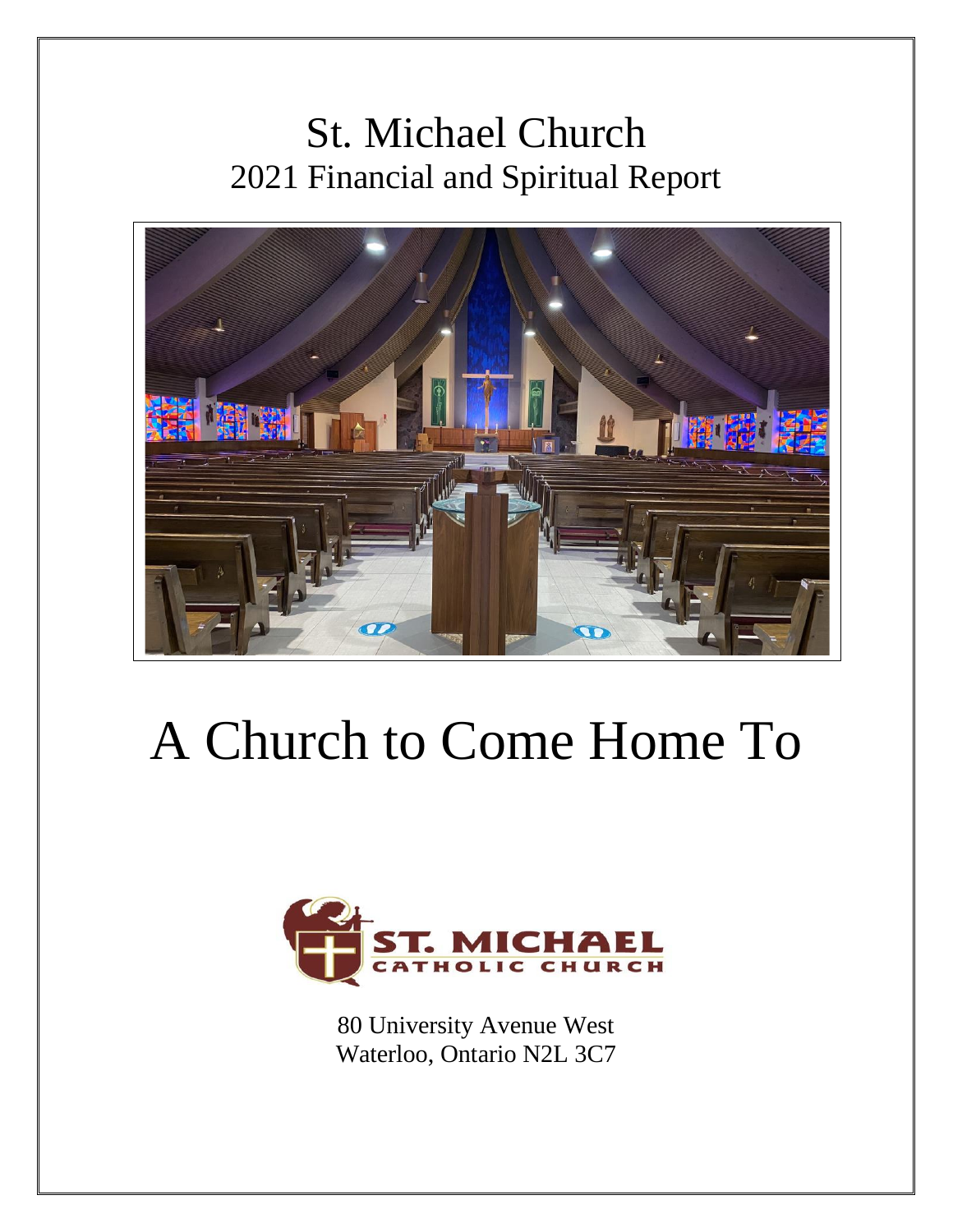

80 University Avenue West Waterloo, Ontario N2L 3C7 Phone: (519) 884-9311 Fax: (519) 888-6042 [www.stmichaelw.ca](http://www.stmichaelw.ca/)

## **Message from the Pastor**

Dear Parishioners,

It is with a deepest sense of appreciation to our Lord and to each of you that I am pleased to present the 2021 Financial and Spiritual Report for St. Michael Parish.

Throughout the year, I have been impressed by how the parishioners of St. Michael's have been able to creatively adapt to the challenges of the pandemic. With great gratitude I thank you for your faithfulness to our offertory collection and pledges for our One Soul One Heart Campaign. I am so grateful to our outstanding volunteers in many ministries for your tireless assurance to serve the Lord and our parish community. We are gifted with people of great hearts and deep faith who make our community vibrant and active.

Special words of gratitude to our Parish Finance Council: Shari Guinta, Scott Hannusch, George Jobby, Paul Vyrostko and Kevin Winter. As Scott Hannusch and Paul Vyrostko have resigned this year, we are grateful for their professional and committed service over many years to our parish. Many thanks to our dedicated Parish Staff: Susan Bourque, Dianne Gross, Dina Guajardo.

May each member of our Parish Community and each family be abundantly blessed by the grace of God! Thank you for your ongoing commitment to our Parish!

Pax Christi,

Fr. Pawel Jamroz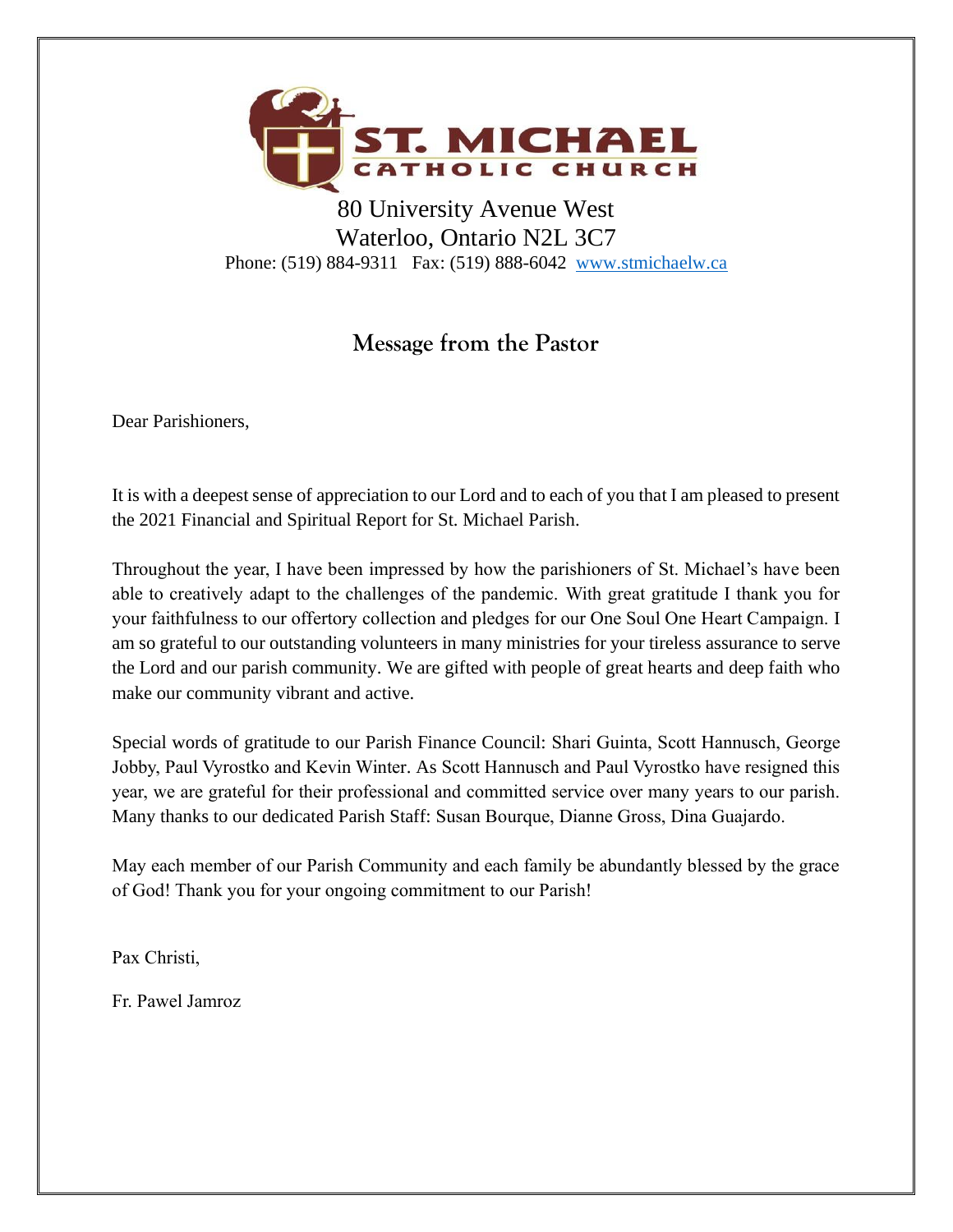## **Message from the Finance Council**

Dear Parishioners of St Michael Parish

St Michael has been blessed to have generous parishioners who have supported our parish, and continue to support financially, even through the COVID pandemic and closures, by giving online or dropping off at the parish office your offering, sometimes for several months at a time. The parish was also remembered through a generous estate bequest. We have much to be thankful for.

At first glance of the 2021 financial statement, it may look like parish receipts increased by approximately 14% over the 2020 year. Although we are grateful for all financial support, we need to recognize that some of the 2021 receipts were *unique,* such as the bequest and the government CEWS program due to the pandemic.

Another consideration is the Refugee Fund. These funds are specifically held in trust for financial support of those refugee families that we welcome and offer assistance to. Those funds are not used for the parish. In 2021 the disbursement of funds for the refugees moved from the diocese to the parish level and this resulted in a higher than usual amount that is included in the parish receipts. If these items are subtracted from the total parish receipts; we would show a decrease of approximately 20% (instead of a 14% increase).

Expenses increased by 13%, partly due to reopening during the year and we were able to contribute to the reduction of the parish debt. We know from our own household expenses that utility costs and property upkeep are ever present and increasing. In 2022 we are anticipating some additional expenses such as the HVAC fan having to be rebuilt for the church (approximately \$18,000.00) and we are awaiting quotes for repair or replacement of the sound system and for repair of stone work and railing on the exterior of the church.

We can only thank all of our parishioners for your dedication and support in the past and anticipate your generosity in the future.

On behalf of the parish finance council of St Michael, thank you and may God bless you.

**Finance Counci**l Father P. Jamroz, Pastor Shari Guinta Scott Hannusch George Jobby Paul Vyrostko Kevin Winter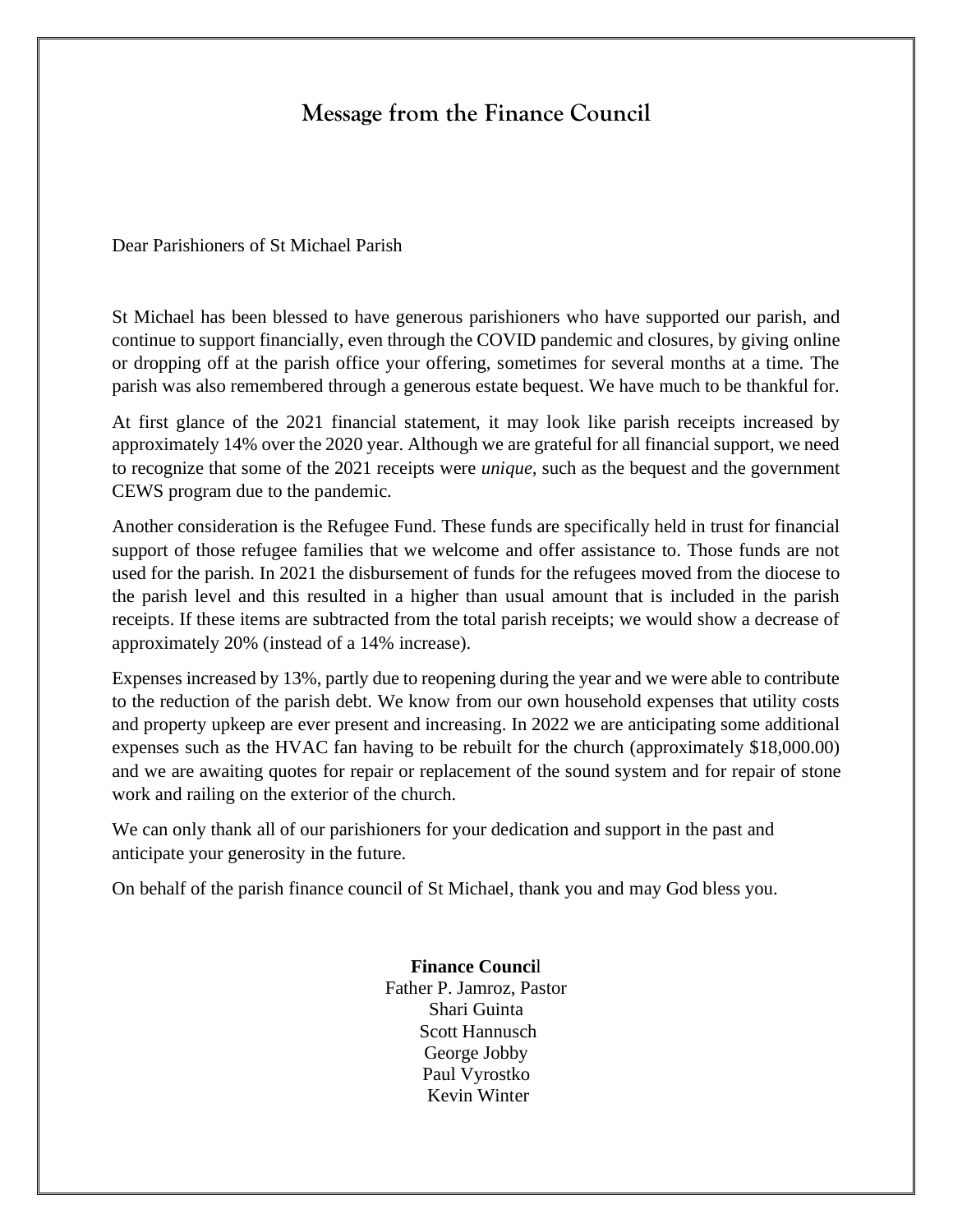# **2021 Spiritual Report**

| 43 |
|----|
|    |
|    |
|    |

### **Pastoral Care St. Michael Parish provides Pastoral Care to ……**

- Two Catholic Elementary Schools Sir Edgar Bauer and St. Nicholas
- Two Catholic Secondary Schools St. David and Resurrection
- Three Universities University of Waterloo/St. Jerome University and Wilfrid Laurier University
- One College Conestoga College (Waterloo Campus)
- Four Seniors Residences (Columbia Forest, Clair Hills, Court at Laurelwood, University Gates)

# **Parish Ministries and Organizations**

ALTAR SOCIETY ALPHA AND BIBLE STUDY BEREAVEMENT & CARE MINISTRIES (Grief Support Group and Separated & Divorced) CATHOLIC CAFÉ GROUP CATHOLIC WOMEN'S LEAGUE CATECHETICAL CORRESPONDENCE PROGRAM CHILDREN'S MINISTRY COLLECTION COUNTERS KNIGHTS OF COLUMBUS LITURGICAL MINISTRIES (Altar Servers, Lectors, Minister of Communion at Church and to the Sick, Lectors, Ministers of Hospitality) MUSIC MINISTRY OLDER ADULTS/PRAYER SHAWL GROUP PARISH RESOURCE CENTRE R.C.I.A. SOCIAL JUSTICE COMMITTEE (Refugees and Africa Child Sponsorship) ST. VINCENT DE PAUL SOCIETY YOUTH & YOUNG ADULTS MINISTRY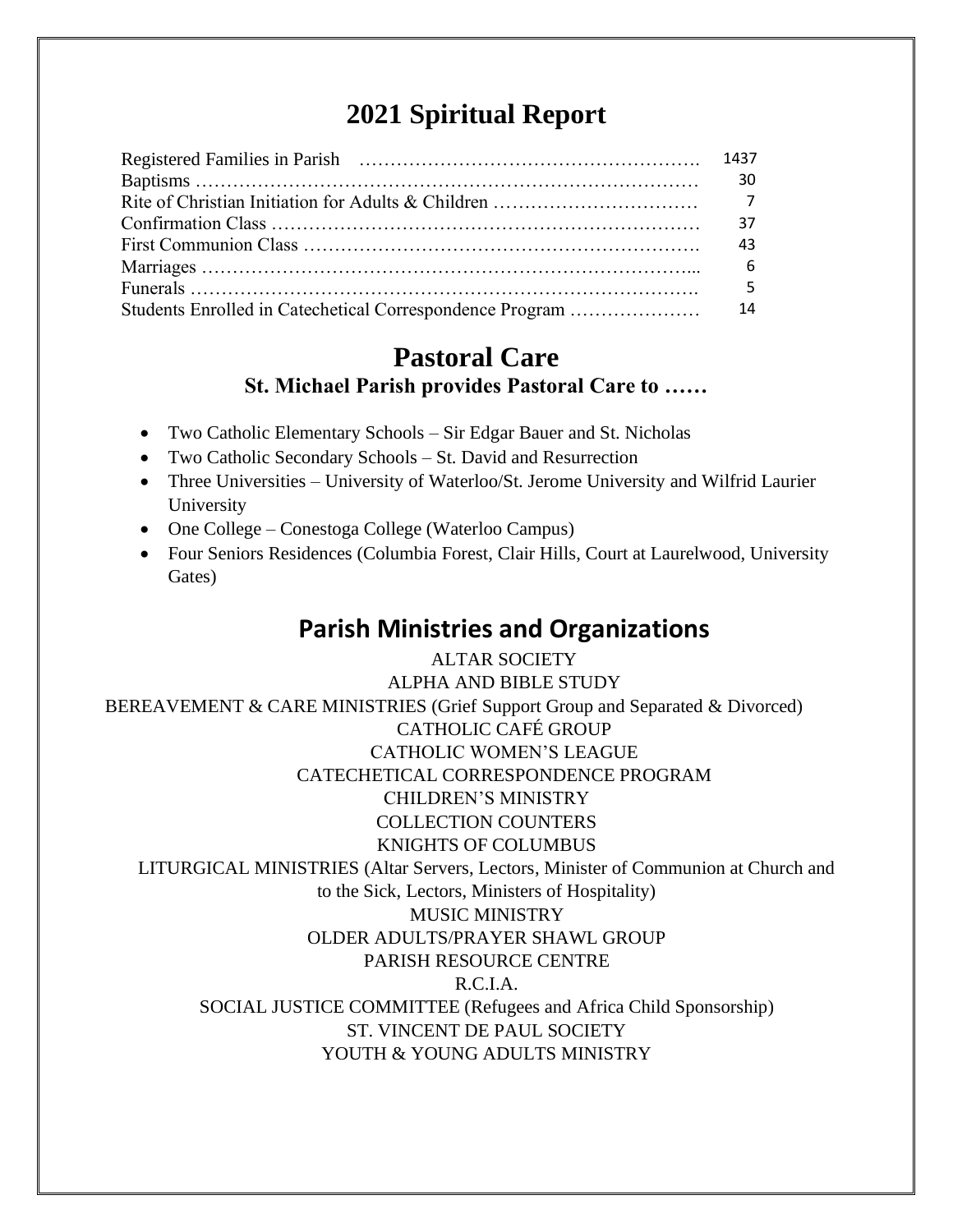# **Receipts and Expenses - 2021**

| 2021 RECEIPTS & EXPENSES                             |                                       |                   | 2021       | 2020             | <b>Difference</b>  |
|------------------------------------------------------|---------------------------------------|-------------------|------------|------------------|--------------------|
|                                                      |                                       |                   |            |                  |                    |
| <b>OFFERINGS</b>                                     |                                       |                   |            |                  |                    |
| <b>Sunday Collections</b>                            | \$275,036.18                          |                   |            |                  |                    |
| <b>Easter Sunday Collections</b>                     | $\boldsymbol{\mathsf{S}}$<br>6,426.25 |                   |            |                  |                    |
| Good Friday Collection                               | \$<br>80.00                           |                   |            |                  |                    |
| Christmas Day Collection                             | \$13,105.95                           |                   |            |                  |                    |
| <b>Initial Offerings</b>                             | \$<br>1,445.00                        |                   |            |                  |                    |
| New Year's Day Collection                            | $\mathbb{S}$<br>770.00                |                   |            |                  |                    |
| St. Michael Refugee Fund                             | \$59,265.00                           |                   |            |                  |                    |
|                                                      |                                       | $\mathbb{S}$      | 356,128.38 | \$<br>363,553.06 | \$<br>(7,424.68)   |
| <b>Building Fund</b>                                 | $\mathbb{S}$<br>3,705.00              |                   |            |                  |                    |
|                                                      |                                       | $\mathcal{S}$     | 3,705.00   | \$<br>14,052.40  | \$<br>(10, 347.40) |
| <b>OTHER RECEIPTS</b>                                |                                       |                   |            |                  |                    |
| Ins. Claims, Grants, Rebates                         | \$11,514.18                           |                   |            |                  |                    |
| Federal Gov't Revenue - CEWS                         | \$22,560.24                           |                   |            |                  |                    |
| <b>Sacramental Revenue</b>                           | $\mathbb{S}$<br>2,920.00              |                   |            |                  |                    |
| Rental Income (parking)                              | \$45,000.00                           |                   |            |                  |                    |
| <b>Religious Articles</b>                            | \$<br>4,639.75                        |                   |            |                  |                    |
| Societies & Parish Committees                        | \$<br>920.00                          |                   |            |                  |                    |
| <b>Mass Intentions</b>                               | \$<br>5,960.00                        |                   |            |                  |                    |
| Estates & Bequests                                   | \$80,000.00                           |                   |            |                  |                    |
| Misc - bank interest                                 | \$<br>1.81                            |                   |            |                  |                    |
|                                                      |                                       | \$                | 173,515.98 | \$<br>91,121.34  | \$<br>82,394.64    |
| <b>TOTAL PARISH RECEIPTS</b>                         |                                       | $\boldsymbol{\$}$ | 533,349.36 | \$<br>468,726.80 | \$<br>64,622.56    |
|                                                      |                                       |                   |            |                  |                    |
|                                                      |                                       |                   |            |                  |                    |
| <b>DIOCESAN &amp; IN TRUST</b><br><b>COLLECTIONS</b> |                                       |                   |            |                  |                    |
| Seminary                                             | \$<br>525.00                          |                   |            |                  |                    |
| Share Lent                                           | \$<br>2,190.00                        |                   |            |                  |                    |
| Needs of the Church in the Holy Land                 | \$<br>1,480.00                        |                   |            |                  |                    |
| Pope's Pastoral Works                                | \$<br>665.00                          |                   |            |                  |                    |
| Needs of the Canadian Church                         | \$<br>800.00                          |                   |            |                  |                    |
| Evangelization of the Nations                        | \$<br>1,025.00                        |                   |            |                  |                    |
| <b>Cura Pastorum Retired Priests</b>                 | \$<br>930.00                          |                   |            |                  |                    |
| Africa/ Harambee Child Sponsorship                   | \$85,099.17                           |                   |            |                  |                    |
|                                                      |                                       |                   |            |                  |                    |
| Total Diocesan Collections (rec'd &                  |                                       |                   |            |                  |                    |
| remitted)                                            |                                       | \$                | 92,714.17  | \$<br>94,213.05  | \$<br>(1,498.88)   |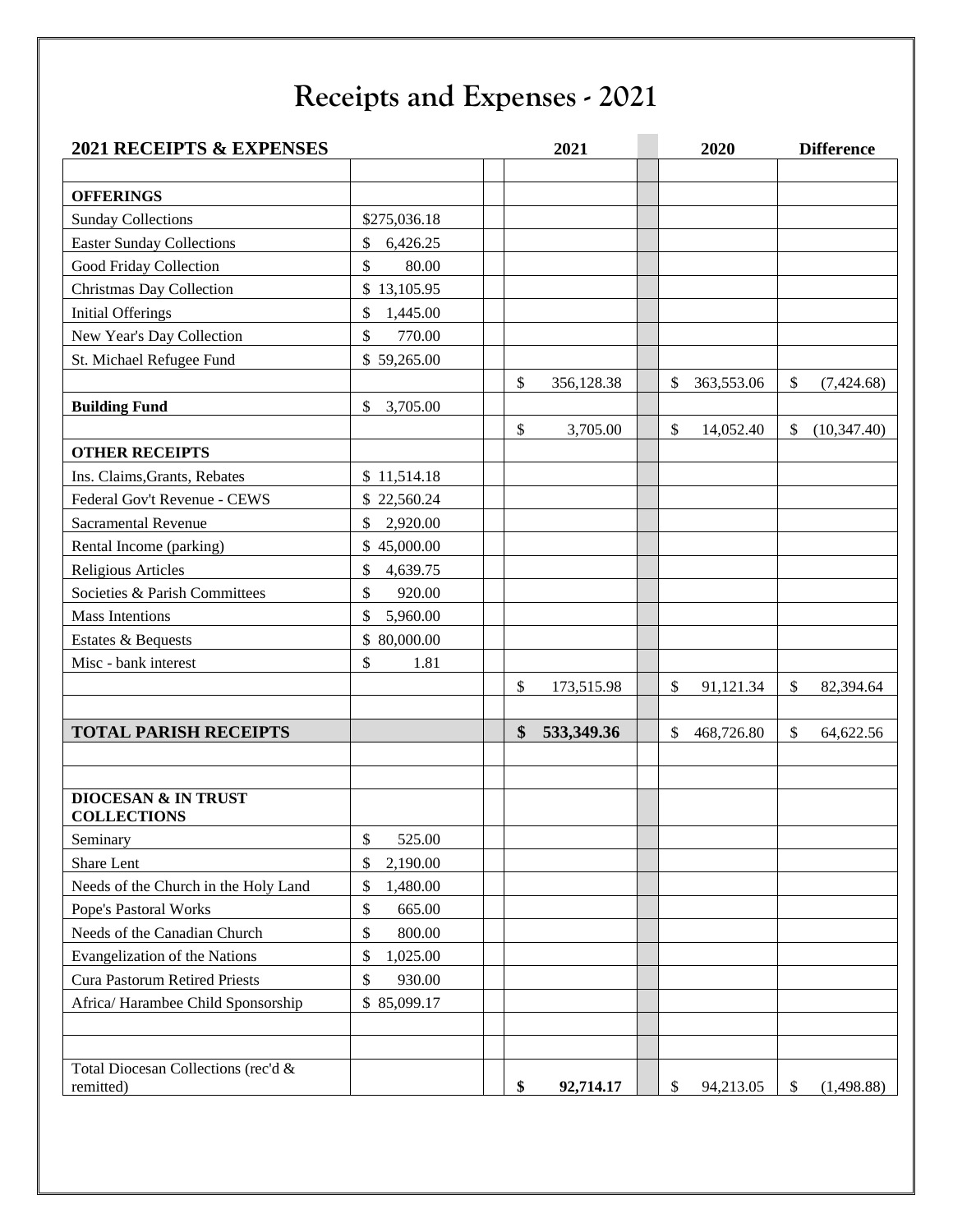|                                          |                |                           | 2021       |              | 2020      |    | <b>Difference</b> |  |
|------------------------------------------|----------------|---------------------------|------------|--------------|-----------|----|-------------------|--|
| <b>PARISH EXPENSES</b>                   |                |                           |            |              |           |    |                   |  |
|                                          |                |                           |            |              |           |    |                   |  |
| <b>CHURCH</b>                            |                |                           |            |              |           |    |                   |  |
| Insurance                                | \$9,167.84     |                           |            |              |           |    |                   |  |
| Repairs, Maintenance, Custodial Supplies | \$13,498.93    |                           |            |              |           |    |                   |  |
| <b>Utilities</b>                         | \$14,696.08    |                           |            |              |           |    |                   |  |
| Grounds Maintenance and Snow Removal     | \$24,958.92    |                           |            |              |           |    |                   |  |
|                                          |                | \$                        | 62,321.77  | $\mathbb{S}$ | 53,280.86 | \$ | 9,040.91          |  |
| <b>Rectory (Freemont)</b>                |                |                           |            |              |           |    |                   |  |
| Realty Taxes *                           | \$             |                           |            | \$           | 5,214.77  |    |                   |  |
| Repairs & Maintenance                    | \$<br>5,168.32 |                           |            | \$           | 4,130.71  |    |                   |  |
| <b>Utilities</b>                         | \$<br>4,680.72 |                           |            | \$           | 4,062.51  |    |                   |  |
| Food & Household Supplies                | \$<br>7,800.00 |                           |            | \$           | 7,587.49  |    |                   |  |
|                                          |                | \$                        | 17,649.04  | \$           | 20,995.48 | \$ | (3,346.44)        |  |
| St. John Paul Student Centre (funded by  |                |                           |            |              |           |    |                   |  |
| Diocese)                                 |                | nil                       |            | nil          |           |    |                   |  |
|                                          |                |                           |            |              |           |    |                   |  |
| Sanctuary, Choir, Missals etc.           |                |                           |            |              |           |    |                   |  |
| Altar, Flowers & Sacristy Supplies       | \$<br>9,381.20 |                           |            |              |           |    |                   |  |
| <b>Music Ministry</b>                    | \$21,925.48    |                           |            |              |           |    |                   |  |
| <b>Religious Publications</b>            | \$<br>3,789.59 |                           |            |              |           |    |                   |  |
|                                          |                | \$                        | 35,096.27  | \$           | 32,069.93 | \$ | 3,026.34          |  |
| <b>Office &amp; Administration</b>       |                |                           |            |              |           |    |                   |  |
| Computer Equipment & Web Services        | \$<br>5,661.84 |                           |            |              |           |    |                   |  |
| Repairs & Maintenance                    | \$<br>28.94    |                           |            |              |           |    |                   |  |
| Advertising                              | \$<br>150.00   |                           |            |              |           |    |                   |  |
| <b>General Office Supplies</b>           | \$<br>2,993.88 |                           |            |              |           |    |                   |  |
| <b>Printing Expenses</b>                 | \$<br>448.97   |                           |            |              |           |    |                   |  |
| Postage                                  | \$<br>3,234.43 |                           |            |              |           |    |                   |  |
| Telephone                                | \$<br>4,471.26 |                           |            |              |           |    |                   |  |
|                                          |                | $\boldsymbol{\mathsf{S}}$ | 16,989.32  | \$           | 20,552.02 | \$ | (3,562.70)        |  |
| <b>Salaries - Clergy &amp; Religious</b> |                |                           |            |              |           |    |                   |  |
| Pastor                                   | \$40,382.04    |                           |            |              |           |    |                   |  |
| <b>Other Priest's Stipends</b>           | \$<br>5,480.00 |                           |            |              |           |    |                   |  |
|                                          |                | \$                        | 45,862.04  | \$           | 45,323.60 | \$ | 538.44            |  |
| <b>Salaries - Laity</b>                  |                |                           |            |              |           |    |                   |  |
| Secretary, Bookkeeper, Catechist,        |                |                           |            |              |           |    |                   |  |
| Custodian                                | \$118,837.05   | \$                        | 118,837.05 | \$           | 86,700.65 | \$ | 32,136.40         |  |
|                                          |                |                           |            |              |           |    |                   |  |
| <b>Payroll Costs</b>                     | \$28,773.93    | $\$$                      | 28,773.93  | \$           | 20,035.05 | \$ | 8,738.88          |  |